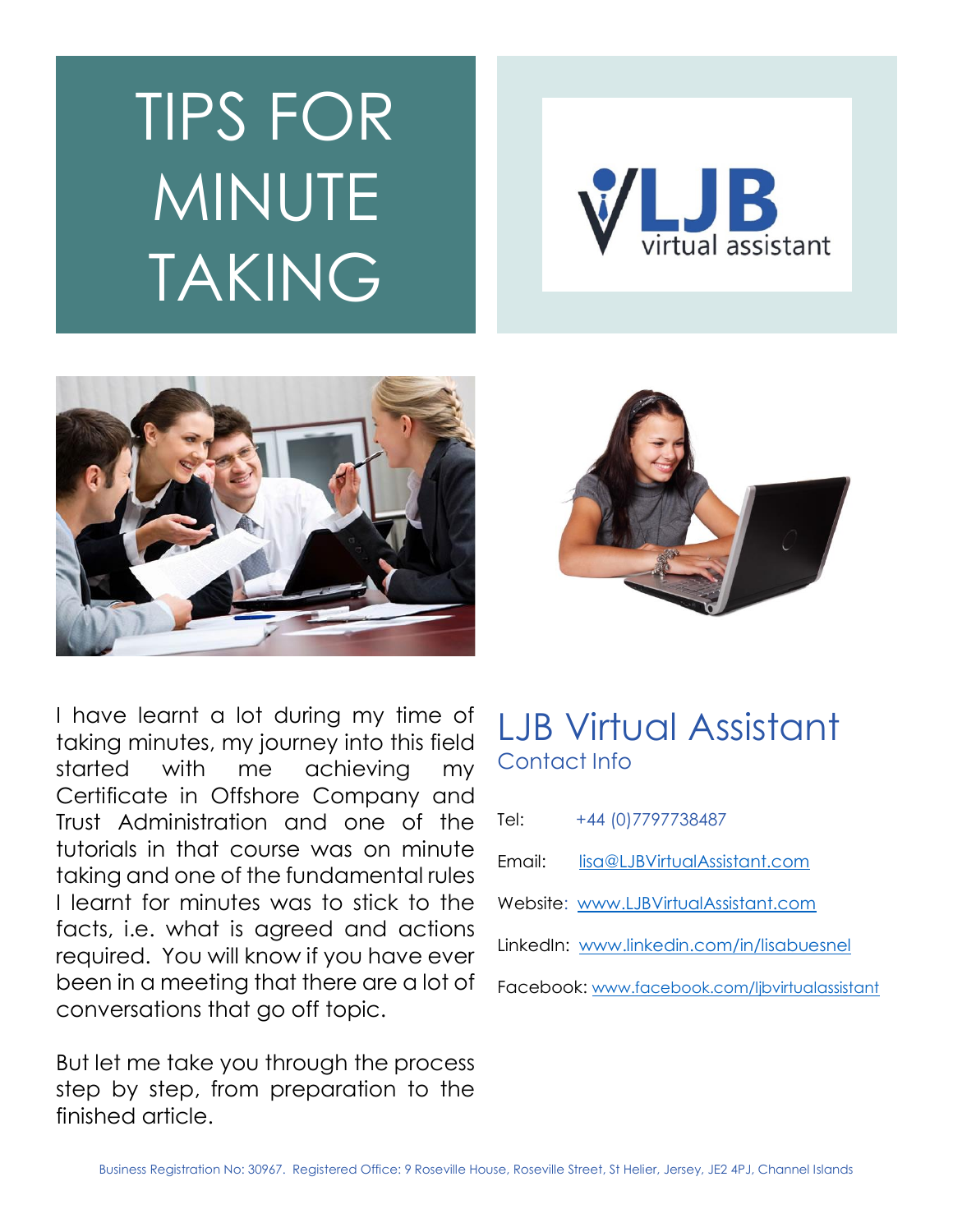#### Preparation is Key

Before you head into that Meeting with your note pad, there are a few things you need to do first.

You need to read the previous minutes of the last meeting held. You need to be aware of the contents of these minutes as there could be action points that will be raised from those previous minutes at the Meeting you are about to attend. I like to use a highlighter pen here for ease of reference to the action points, especially if the previous set of minutes are long.

You will need the agenda for the Meeting, this will help you to know the subjects to be discussed and also the order in which the discussions are going to take place.

You will also need to know the names of the people who are attending and also those who should be attending but are unable to attend, for the apologies. Also if this is a regular meeting and there are guests attending, you will need to distinguish between guests and regular attendees.

If you don't know the people (you are unable to put a face to the name) attending another little tip I use here, is I look them up on the internet, here LinkedIn is a very good tool to use. I download their profile picture and compile a list, that way as people arrive at the Meeting I don't need to ask their name I know it, I have found this has always gone down well with my clients, they are impressed that I have done my homework.

Finally, I use an A4 note pad for ease of writing and also take into two pens, just in case. Also for some of my meetings I will use a recording device, but always check with who is chairing the meeting that it is ok for you to record the Meeting beforehand.

### The Meeting

I will always try to be first into the Meeting, getting there about 10 minutes before it is due to start, this helps you to get set up with your note pad and papers (agenda and previous minutes).

As people arrive and take their seats I draw a map of the table and put the initials of those in attendance in the place they sit on my map to assist when it comes to knowing who is talking, its important you note who is saying what for the minutes. Also try to sit next to the Chairperson of the Meeting, this will assist you and the chairperson for clarification on points.

When the Meeting starts, it's time for full concentration, the key here is not to be afraid to speak up if you are not sure what has been said, but at the same time you don't want to be asking every five minutes, so concentration is key. If the Meeting is moving at a fast pace, you can make a side note to ask the chairperson for clarification at the end of the Meeting.

There are always important key facts to note in any meeting, and these are: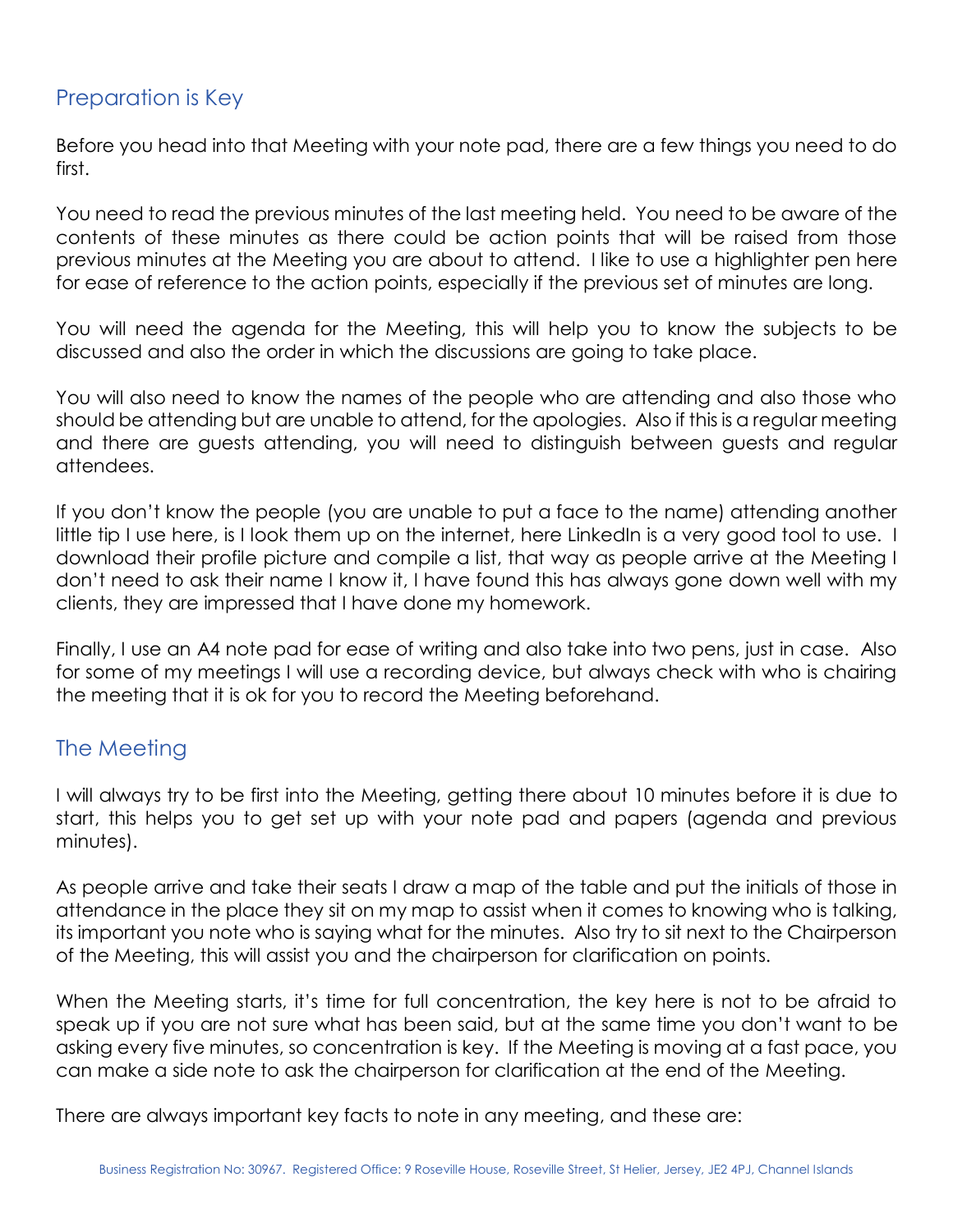- 1) The title of the meeting;
- 2) where the meeting is being held;
- 3) the date and time of the meeting;
- 4) those in attendance;
- 5) who the chairperson is;
- 6) any guests invited to the meeting;
- 7) those who were invited but not attended (apologies);
- 8) if there was a previous meeting, the minutes of the last meeting should be approved;
- 9) action points from the previous meeting;
- 10) the agenda items.

With all this information the only thing left to input is the discussions had.

A good skill to learn for writing your notes during the meeting is speed writing or shorthand, I can't do shorthand, but do a little speed writing, which basically means using text speech, i.e. instead of "you are" use "u r".

When you are noting what someone is saying in the Meeting write the initials of the person speaking and write the key words of what they are saying.

There should be a natural flow to the Meeting, which is:

- 1) Note of the Apologies
- 2) Approval of last minutes
- 3) Matters arising from the previous minutes
- 4) The items for discussion from the Agenda
- 5) Then any other business

#### Production of the Minutes

My first tip here would be to type up your notes as soon as you can, especially if you have not used a recording device. The fresher everything is in your memory the easier it will be to type up the minutes.

The format of your minutes should be consistent and ideally you should be working from a template. Using a template will also assist you in not forgetting the important details that need to be included in your minutes.

When noting the attendees of the Meeting in your minutes, the Chairperson should be at the top and also distinguish that they are the Chairperson by noting "(Chairperson)" next to their name in Attendees part of the minute.

It is very helpful to number your items in your minutes and number these in accordance with your numbered agenda items.